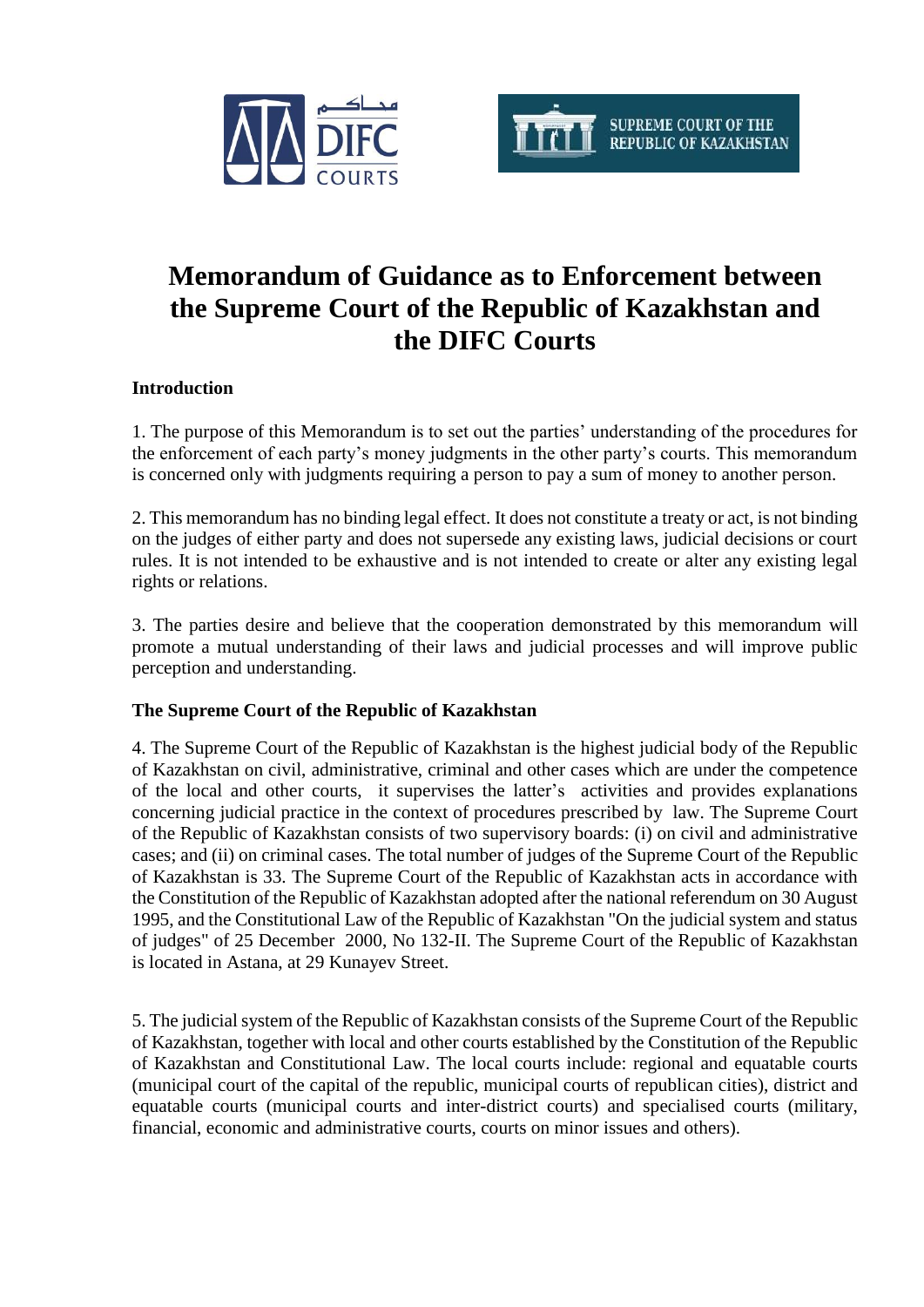



6. Specialised inter-district economic courts hear civil cases on property and non-property disputes, the parties in which are citizens engaged in entrepreneurial activities and legal entities. They also hear corporate disputes and civil cases concerning the restructuring of financial institutions, organisations within the banking sector and non-financial institutions in cases provided for by the laws of the Republic of Kazakhstan.

## **The DIFC Courts**

7. The [DIFC Courts](http://difccourts.ae/glossary/difc-court/) form part of the legal system of the United Arab Emirates, albeit that this memorandum only states the position as it applies to the DIFC Courts. They deal with civil and commercial disputes which are connected to the Dubai International Financial Centre or in respect of which the parties have agreed that the DIFC Courts should have jurisdiction. The DIFC Courts consist of a Small Claims [Tribunal](http://difccourts.ae/glossary/tribunal/) (SCT), a Court of First Instance and a Court of Appeal. They were established by Dubai Laws 9 and 12 of 2004 and operate as a common law court, applying the highest international standards of legal procedure. The DIFC Courts judiciary is selected from common law jurisdictions around the world and from Dubai and enjoys the highest international renown.

## **Cooperation between the Supreme Court of the Republic of Kazakhstan and the DIFC Courts**

8. The Parties refer to the Agreement between the Republic of Kazakhstan and the United Arab Emirates on Judicial Assistance in Civil and Commercial Matters, which has been incorporated into UAE domestic law via Federal Decree No. 117 of 2009 on Ratification of Agreements and Judicial Cooperation in Civil and Commercial Matters between the UAE and the Republic of Kazakhstan, and which makes provision for the conditions under which either party's court decrees will be recognised and enforced.

9. Furthermore, the Parties indicate their willingness to engage in further cooperation in conducting joint activities (such as meetings, seminars and conferences) and the exchange of information to discuss their respective court experience and the practice of law in the field of commercial disputes in their respective jurisdictions. The Parties may arrange mutual visits for educational and informational purposes as well as advanced training in the interests of each of the Parties. The Parties may publish information on joint activities under this Memorandum and associated statistics.

#### **The requirements for enforcement of DIFC Courts judgments in the courts of the Republic of Kazakhstan**

10. The Parties are guided by domestic law, as well as the Agreement between the Republic of Kazakhstan and the United Arab Emirates on Judicial Assistance in Civil and Commercial Matters, concluded on 16 March 2009 (see paragraph 8 above, hereinafter "the Agreement").

11. In the courts of the Republic of Kazakhstan, a foreign judgment may be enforced in accordance with the principles and practices for recognition and enforcement described below.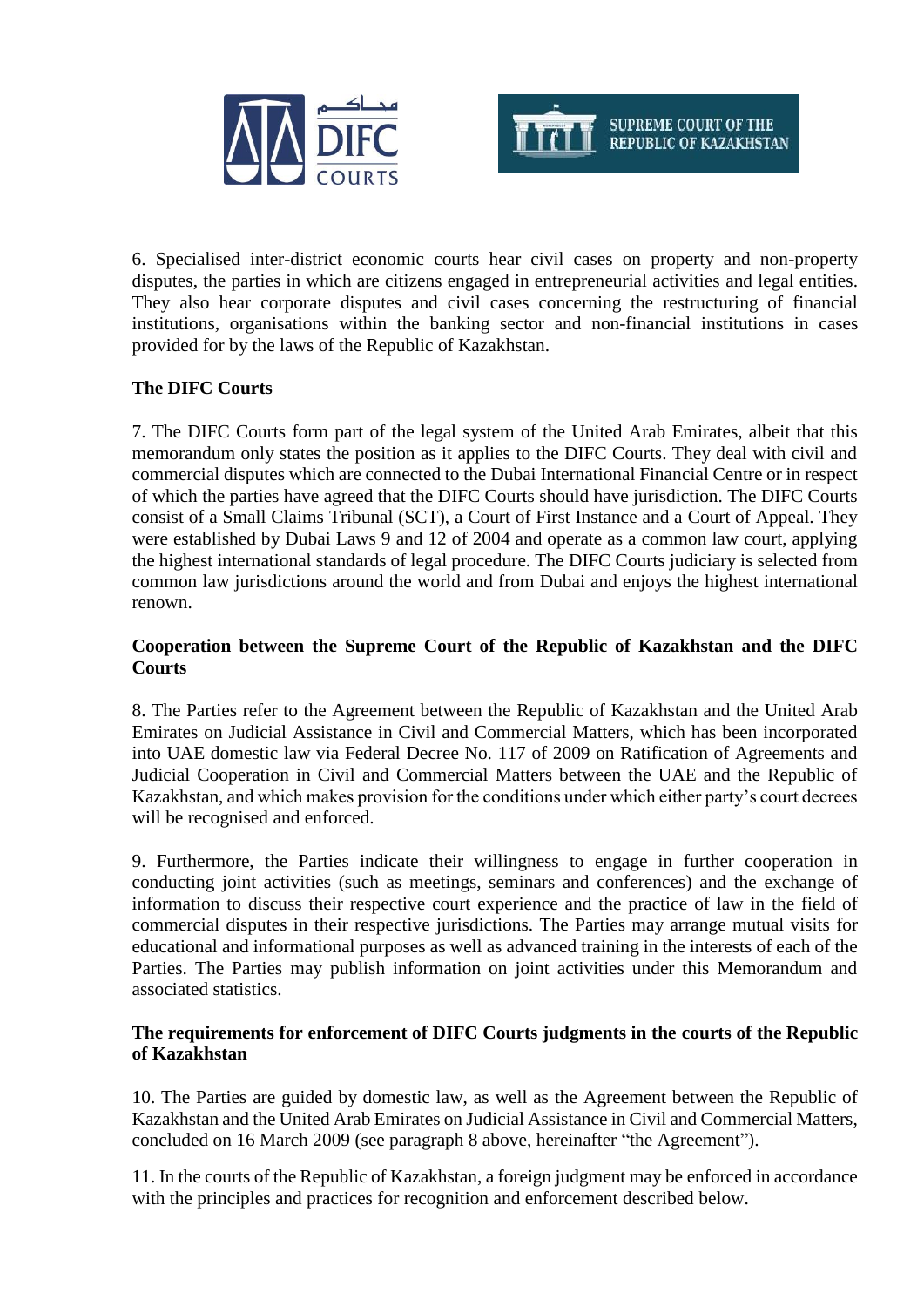



12. In order for an application for recognition and enforcement in the courts of the Republic of Kazakhstan to be made, a DIFC Courts judgment shall be final and not subject to revision.

13. The decision of the DIFC Courts may be brought for recognition and enforcement within three years from the date of entry into force of the decision. If the time-limit has been missed for a valid reason the term may be extended by the court of the Republic of Kazakhstan. The court of the Republic of Kazakhstan will only extend the time for lodging an application for the issue of an enforcement order if it finds the reasons for the deadline having been missed to be reasonable. The application for extension shall be brought to the same court which is to consider the recognition and enforcement application. This application shall be heard by the court in the presence of the parties to the case, who shall be notified of the time and place of the hearing, but their absence shall not be an obstacle to determining the question put to the court, if they fail to appear having been duly notified. The application for recognition and enforcement of a DIFC Courts judgment shall be filed simultaneously with the application for an extension (see Article 128 of the Kazakhstan Civil Procedure Code).

14. The procedure for the recognition and enforcement of court decisions must conform to the provisions of the Agreement between the Republic of Kazakhstan and the United Arab Emirates (see in particular Articles 21 to 27 of the Agreement which specifically provide for the requirements in order for court decrees to be recognised and enforced).

15. The courts of the Republic of Kazakhstan will not re-examine the merits of the DIFC Courts judgment. The decision cannot be challenged on the ground that it contains an error of fact or law. DIFC Courts decisions are subject to execution on the ground that the defendant has a legal obligation, recognised by the courts of the Republic of Kazakhstan to satisfy a judgment of the DIFC Courts.

#### **The requirements for enforcing judgments of the courts of the Republic of Kazakhstan in the DIFC Courts**

16. In accordance with common law, where a foreign court of competent jurisdiction has determined that a certain sum is due from one person to another, a legal obligation arises on the debtor to pay that sum. The creditor may bring a claim to enforce that obligation as a debt.

17. The approach of the DIFC Courts to the enforcement of judgments of the courts of the Republic of Kazakhstan is based on the English common law and the same approach is applied.

18. The principles set out in Articles 21 to 27 of the Agreement will apply in determining whether a party may sue on a judgment of the courts of the Republic of Kazakhstan in the DIFC Courts.

19. In order to be sued upon in the DIFC Courts, a judgment of the courts of the Republic of Kazakhstan must be final and conclusive. It may be final and conclusive even though it is subject to an appeal.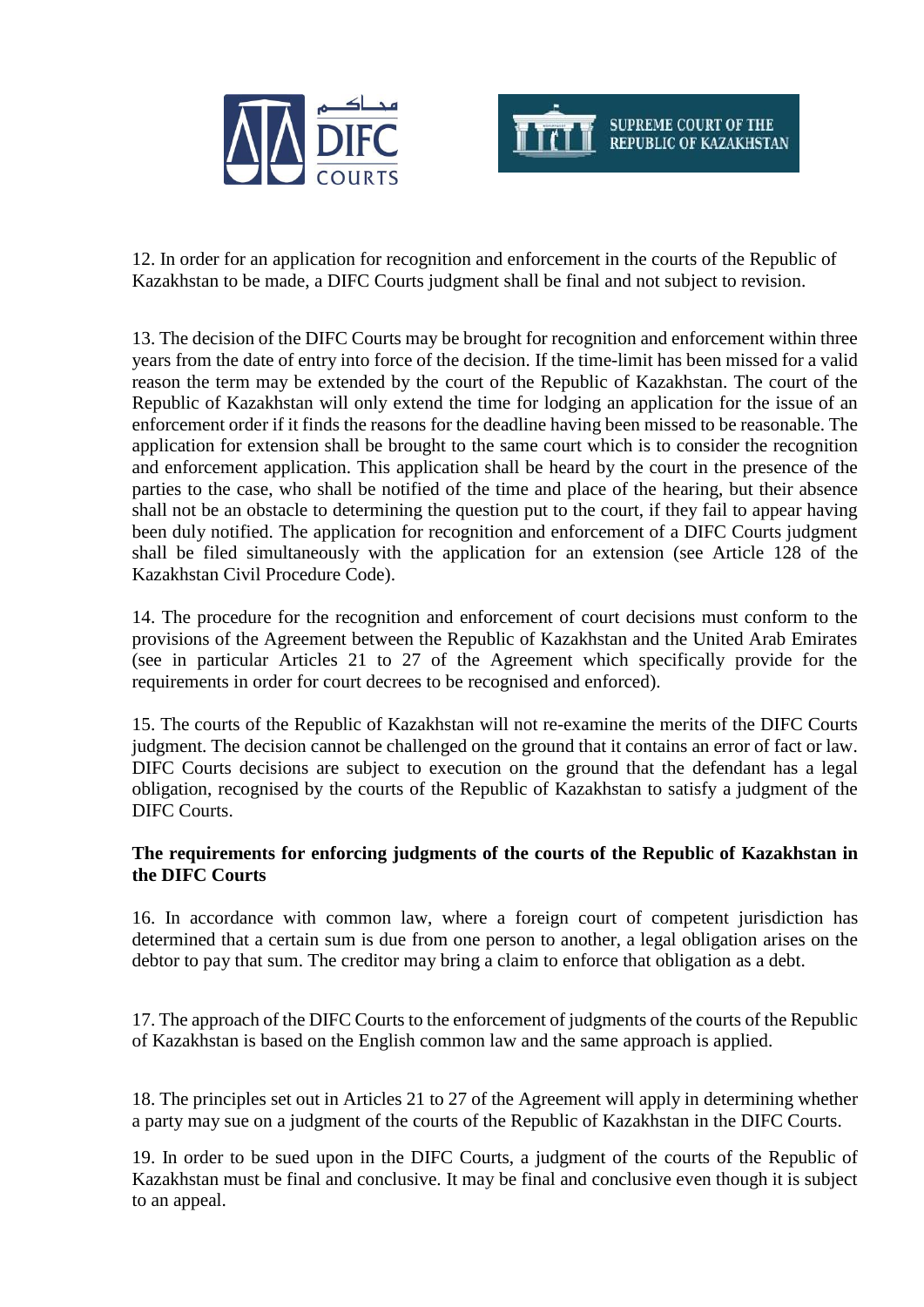



20. The DIFC Courts will not enforce certain types of judgments of the courts of the Republic of Kazakhstan, for example judgments ordering the payment of taxes, fines or penalties.

21. The court of the Republic of Kazakhstan must have had jurisdiction, according to the DIFC rules on the conflict of laws, to determine the dispute. The DIFC Courts will generally consider the court of the Republic of Kazakhstan to have had the required jurisdiction only where the person against whom the judgment was given:

- a. was, at the time the proceedings were commenced, present in the jurisdiction; or
- b. was the claimant, or counterclaimant, in the proceedings; or
- c. submitted to the jurisdiction of the court of the Republic of Kazakhstan; or
- d. agreed, before commencement, in respect of the subject matter of the proceedings, to submit to the jurisdiction of the court of the Republic of Kazakhstan.

22. Where the above requirements are established to the satisfaction of the DIFC Courts, a judgment of the courts of the Republic of Kazakhstan may be challenged in the DIFC Courts only on limited grounds. In addition to the provisions in Articles 15 and 21 of the Agreement between the Republic of Kazakhstan and the UAE, those grounds include (but are not limited to):

- a. where the judgment was obtained by fraud;
- b. where the judgment is contrary to public policy; and
- c. where the proceedings were conducted in a manner which the DIFC Courts regard as contrary to the principles of natural justice.

23. The DIFC Courts will not re-examine the merits of a court of the Republic of Kazakhstan judgment. The judgment may not be challenged on the grounds that it contains an error of fact or law. A court of the Republic of Kazakhstan judgment will be enforced on the basis that the defendant has a legal obligation, recognised by the DIFC Courts, to satisfy a judgment of the court of the Republic of Kazakhstan.

#### **The procedure for enforcement of DIFC Courts judgments in the Supreme Court of the Republic of Kazakhstan**

24. The application for recognition and enforcement of a DIFC Courts judgment may be filed in the Supreme Court of the Republic of Kazakhstan or the competent court of the Republic of Kazakhstan depending on the location of the debtor or the location of the premises of the legal entity; and if the place of residence or location is unknown, then to the court in the location of the debtor's property.

25. A party may obtain a certified copy of a DIFC Courts judgment by making an application to the DIFC Courts. The application may be made without notice and must exhibit a copy of the judgment which is required to be certified. Where the DIFC Courts provide a certified copy of a DIFC Courts judgment, it will provide a copy of the judgment on which will be endorsed a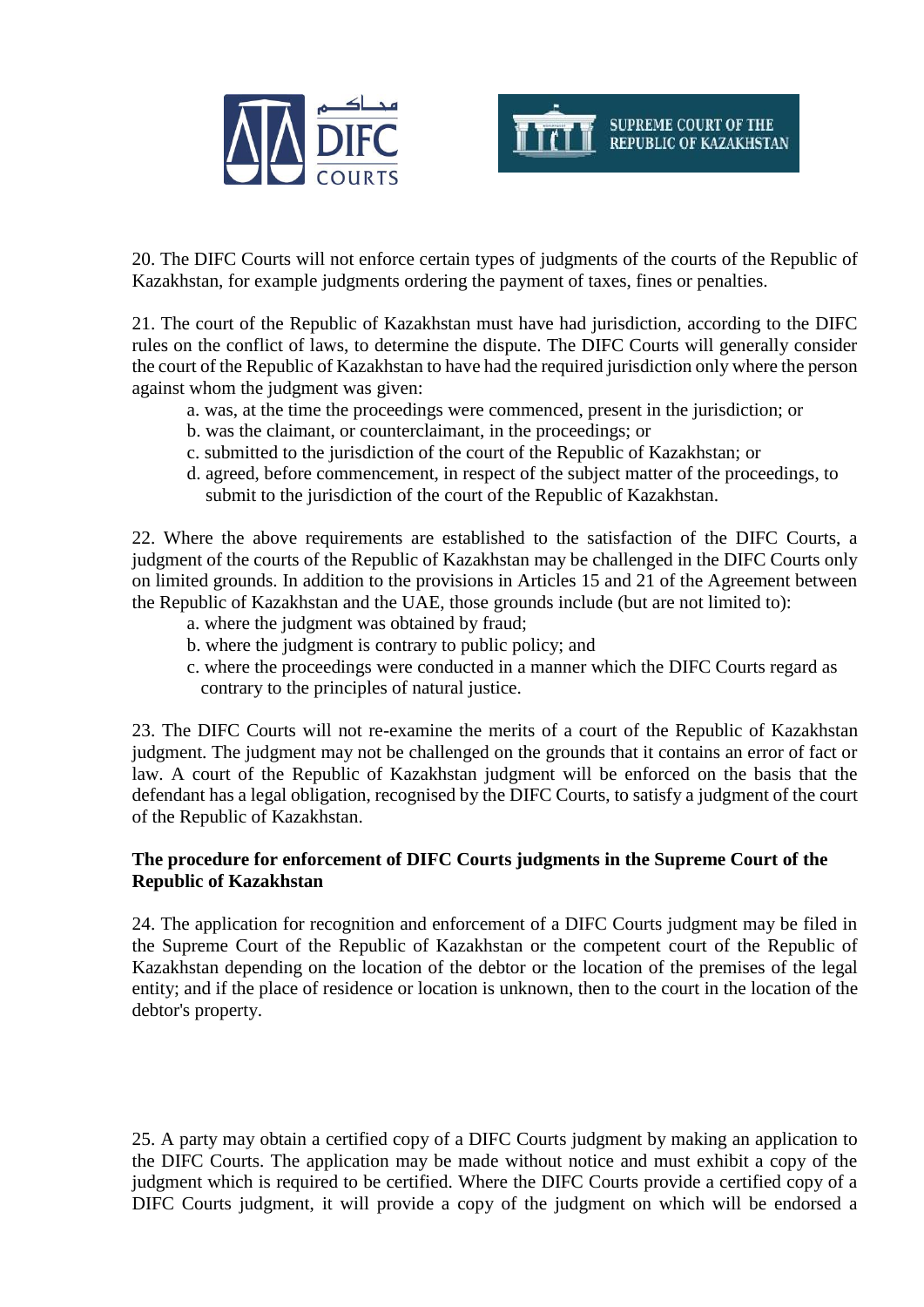



certificate that it is a true copy. The certificate will be signed by a Judge or by the [Registrar.](http://difccourts.ae/glossary/registrar/) The certified copy of the judgment will be sealed with the seal of the DIFC Courts.

- 26. The request for recognition or execution of a judgment shall be accompanied by the following: a. An official copy of the judgment;
	- b. A certificate showing that the judgment is final and executable, unless that is specifically stated in the judgment itself;
	- c. In the case of a decree in absentia, an authenticated copy of the summons or any other document showing that the defendant was duly summoned;
	- d. A document to establish that any party who suffers incapacity or lack of capacity in litigation has been duly represented.

27. The application for recognition and enforcement of a DIFC Courts judgment shall be considered by a single judge.

28. The Court shall notify the judgment debtor concerning the Claimant's application for recognition and enforcement of a DIFC Courts judgment, as well as the place and time of the respective court hearing. The Claimant should also be notified of the place and time of the hearing of the application. Failure of the judgment debtor or the claimant to appear at the court hearing shall not be an obstacle to the consideration of the application, in the event that the judgment debtor did not lodge an application for the consideration of the application to be adjourned, indicating reasonable justification for their inability to appear in court.

29. Following the application, the Court shall issue a ruling on the recognition and enforcement of the decision, accompanied by either the issuance of a writ or refusal to enforce the judgment in question.

30. The Kazakhstan court ruling upon the consideration of an application for recognition and enforcement of a DIFC Courts judgment can be appealed by the judgment creditor or debtor in the manner specified by Article 344 of the Civil Procedure Code of the Republic of Kazakhstan, which provides the following: A private petition (appeal) against the ruling of a first instance court shall be submitted to the court which delivered the ruling in question. Such private petition (appeal) may be filed within fifteen days from the date of delivery of a copy of the court ruling rendered by the court. The judge, upon the receipt of a private petition, shall submit the case to the court of appeal. The appellate court shall notify the parties to the case of the time and place of the court hearing. In the event of non-appearance of any of the parties to the case due to them not having been properly notified of the time and place of the court hearing, the court shall suspend the court hearing. Parties' failure to appear following sufficient notification of the time and place of the court hearing shall not prevent the consideration of the case. The ruling of the appellate court rendered on a private petition shall enter into legal force immediately after its rendering. A cassation petition may be brought to the Supreme Court of the Republic of Kazakhstan on the ruling of the appellate court rendered on a private petition, or the ruling of the first instance court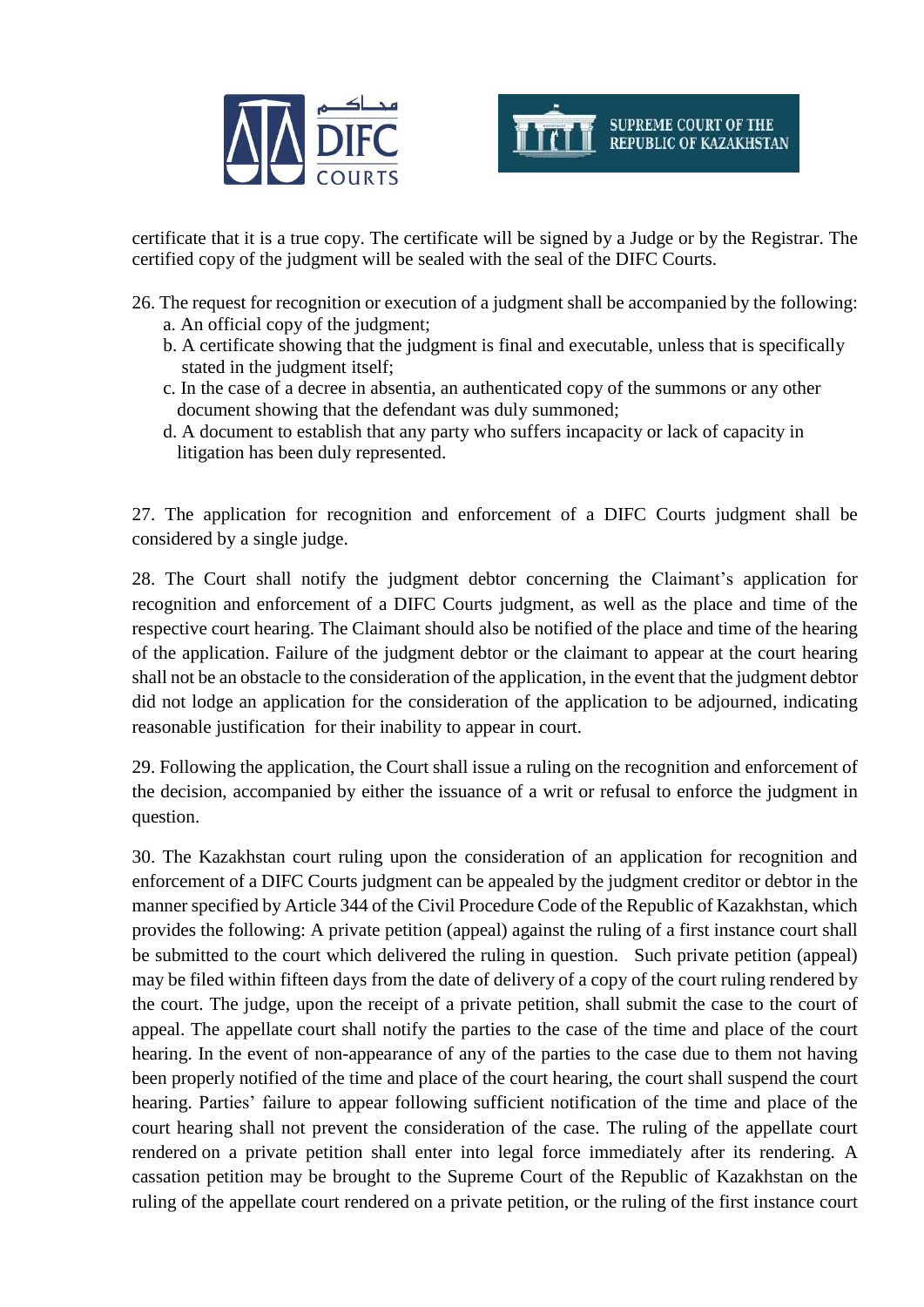



within three months from the day the ruling of the first instance court or court of appeal enters into legal force. The judge of the Court of Cassation shall: request the submissions in the civil enforcement case; send the copies of the petition and the attached written materials to the parties in the case, set the deadline for the submission of the statement of defence; and notify the parties to the case of the time and place of consideration of the cassation petition. Parties and their representatives' failure to appear at the court hearing, having been duly notified of the time and place, shall not prevent the consideration of the case. The decree of the Court of Cassation shall enter into legal force from the day of its announcement.

31. The recognition and enforcement of judgments may be refused in the cases provided for in Articles 15 and 21 of the Agreement between the Republic of Kazakhstan and the UAE, as well as in cases where:

a) the statute of limitations provided for by the relevant law in the DIFC applies;

b) the recognition and enforcement of the judgment is contrary to public policy in the Republic of Kazakhstan.

32. If the claim in court for recognition and enforcement of a DIFC Courts judgment is successful, the judgment creditor will receive a court order which has the force of a decision of a court of the Republic of Kazakhstan. The judgment creditor has the right, if necessary, to use the procedures of the executive bodies of the Republic of Kazakhstan in order to enforce the judgment in accordance with the Agreement between the Republic of Kazakhstan and the United Arab Emirates, including:

- a. orders for levies of execution to satisfy the debtor's obligation;
- b. charging orders, imposing charges over the judgment debtor's property in favour of the judgment creditor;
- c. orders for possession of land;
- d. orders for sale of land or other property over which the judgment creditor has the benefit of a charge;
- e. orders requiring judgment debtors to provide information about their assets;
- f. orders appointing enforcement officers to seize and sell the judgment debtor's goods;
- g. orders for committal for contempt of court.

## **The procedure for enforcement of judgments of the courts of the Republic of Kazakhstan in the DIFC Courts**

33. In order to enforce a judgment from a court of the Republic of Kazakhstan in the DIFC Courts, a party must issue a Claim Form in the DIFC Courts, providing a concise statement of the nature of the claim and claiming the amount of the judgment debt. A certified copy of the judgment should be exhibited to the claim form.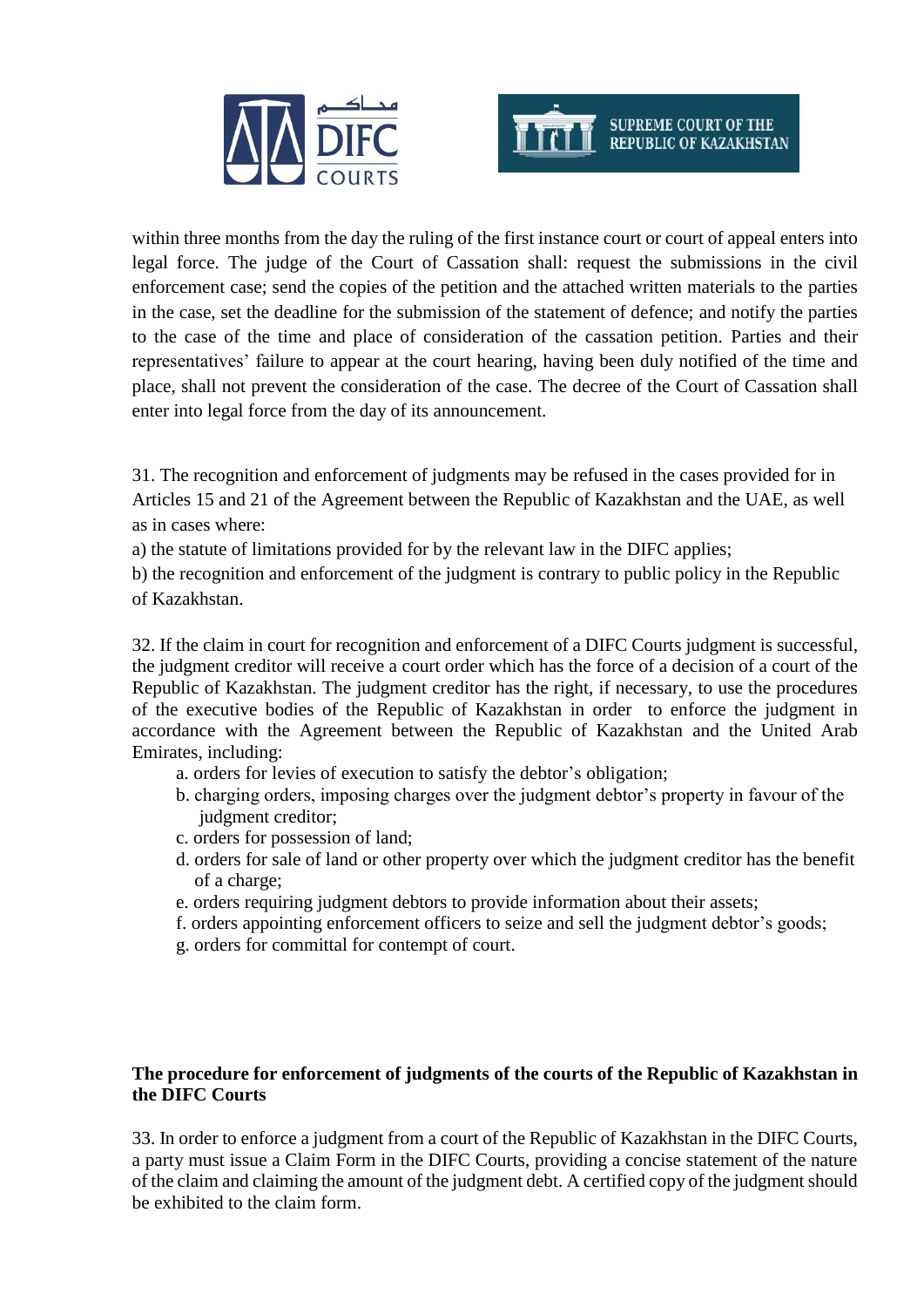



34. A party may obtain a certified copy of a judgment issued by a court of the Republic of Kazakhstan by making an application to the relevant court of the Republic of Kazakhstan. The application may be made without notice and must exhibit a copy of the judgment which is required to be certified. Where the court of the Republic of Kazakhstan provides a certified copy of the court of the Republic of Kazakhstan judgment, it will provide a copy of the judgment on which will be endorsed a certificate that it is a true copy. The certificate will be signed by a Judge. The certified copy of the judgment will be sealed with the seal of the Courts of the Republic of Kazakhstan.

35. Under Rule 9.53 of the Rules of the DIFC Courts 2014, there is no requirement to obtain the permission of the DIFC Courts before serving proceedings outside the DIFC. However, it remains open to the defendant to challenge the jurisdiction of the DIFC Courts.

36. If, following service, the defendant does not respond to the claim, the claimant will be entitled to obtain judgment in default under Part 13 of the Rules of the DIFC Courts 2014.

37. If the defendant acknowledges service, the claimant must file and serve Particulars of Claim, setting out a concise statement of the facts relied on in support of the claim. The Particulars of Claim should contain a statement that the Court of the Republic of Kazakhstan had jurisdiction on the grounds set out in paragraph 21 above and as provided in Article 19 of the Agreement entered into between the UAE and the Republic of Kazakhstan.

38. In most cases, a party will be entitled to apply to obtain summary judgment without trial under Part 24 of the Rules of the DIFC Courts 2014, unless the debtor can satisfy the Court that it has a real prospect of establishing at trial one of the grounds set out in paragraph 22 above. Applications for summary judgment are dealt with swiftly, without the need for oral evidence.

39. If the claim on the court of the Republic of Kazakhstan judgment is successful, the judgment creditor will then have the benefit of a DIFC Courts judgment. The judgment creditor will be entitled, if necessary, to use the procedures of the DIFC Courts to enforce the judgment, including:

a. third party debt orders, requiring third parties who are indebted to the judgment debtor to pay the sum owed to the judgment creditor;

b. charging orders, imposing charges over the judgment debtor's property in favour of the judgment creditor;

c. orders for possession of land;

d. orders for sale of land or other property over which the judgment creditor has the benefit of a charge;

- e. orders requiring judgment debtors to provide information about their assets;
- f. orders appointing enforcement officers to seize and sell the judgment debtor's goods;

g. orders appointing receivers;

- h. orders for committal for contempt of court;
- i. orders relating to insolvency procedures.

#### **Contacting the Courts**